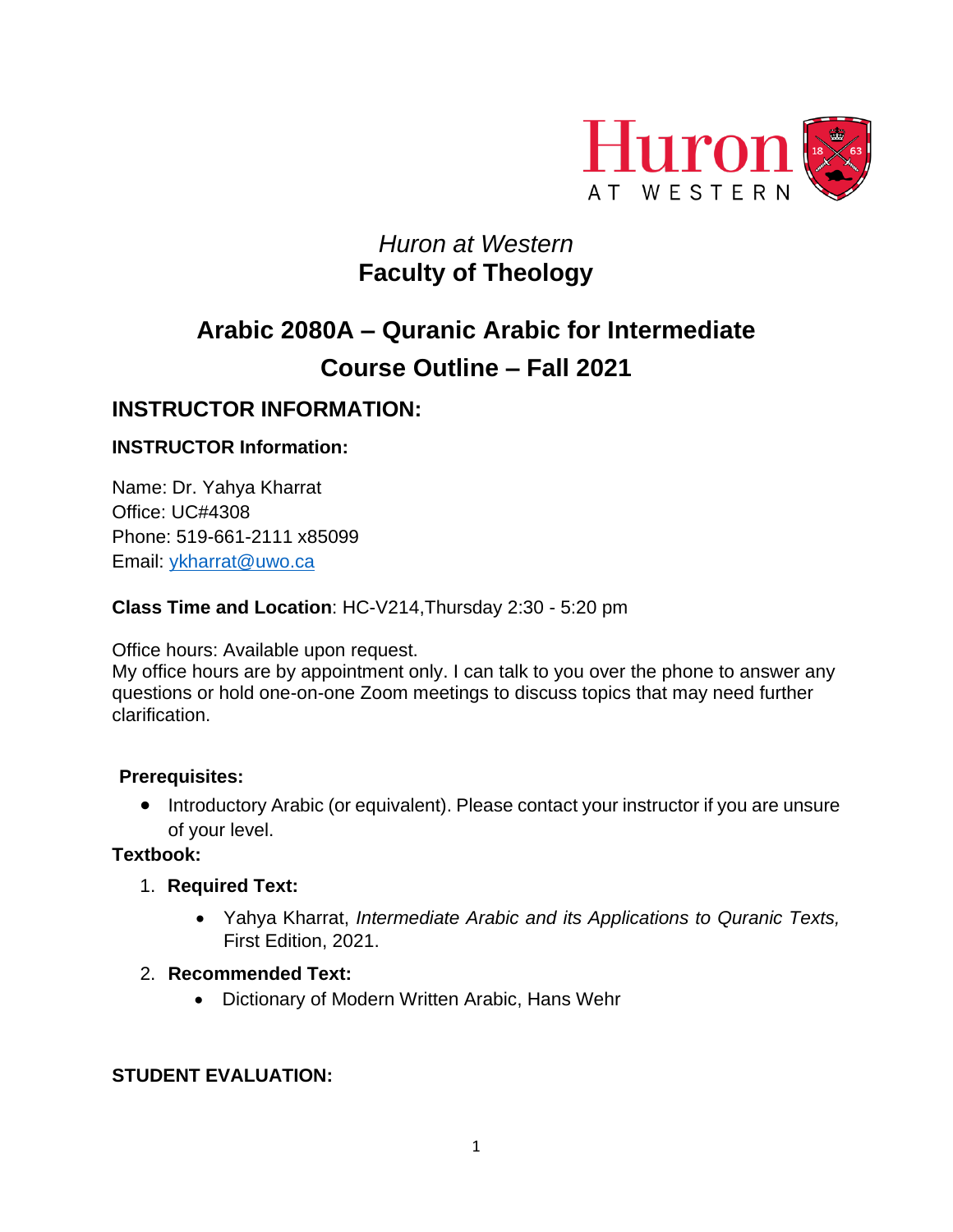| Test              | <b>20%</b> |
|-------------------|------------|
| Presentation      | 10%        |
| Assignment        | 10%        |
| <b>Dictation</b>  | 10%        |
| Engagement        | 10%        |
| <b>Vocab Quiz</b> | 10%        |
| <b>Final Exam</b> | 30%        |

## **Notes about Evaluation**

**Test**: There will be two tests in this course. They will focus on the most recent material covered. Each test is worth 10% of your final grade.

**Presentation**: Throughout the course, every student will meet with the professor to deliver a presentation on a selected Quranic text already covered in class. The presentation is worth 10% of your final grade.

**Assignment**: There will be one major assignment during the term. Completion of the assignment requires to apply the grammar rules studied in class. The assignment is worth 10% of the final grade.

**Dictations:** There will be two dictations during the term. The dictations will be from certain Quranic texts. Each dictation is worth 5% of the final grade.

**Engagement:** Students are required to participate actively during the lecture. They must engage with their professor during class discussions (see policies and procedures below). Engagement is worth 10% of the final grade.

**Vocabulary quiz:** In each lecture, new vocabulary words based on the Quranic text covered in class will be presented to students and it is the students' responsibility to memorize them. There will be two vocabulary quizzes administered by the instructor. Each vocab quiz is wroth 5% of the final grade. This is worth 10% of the final grade

**Final Exam:** There will be one cumulative final exam that will cover the entire textbook. This is worth 30% of the final grade.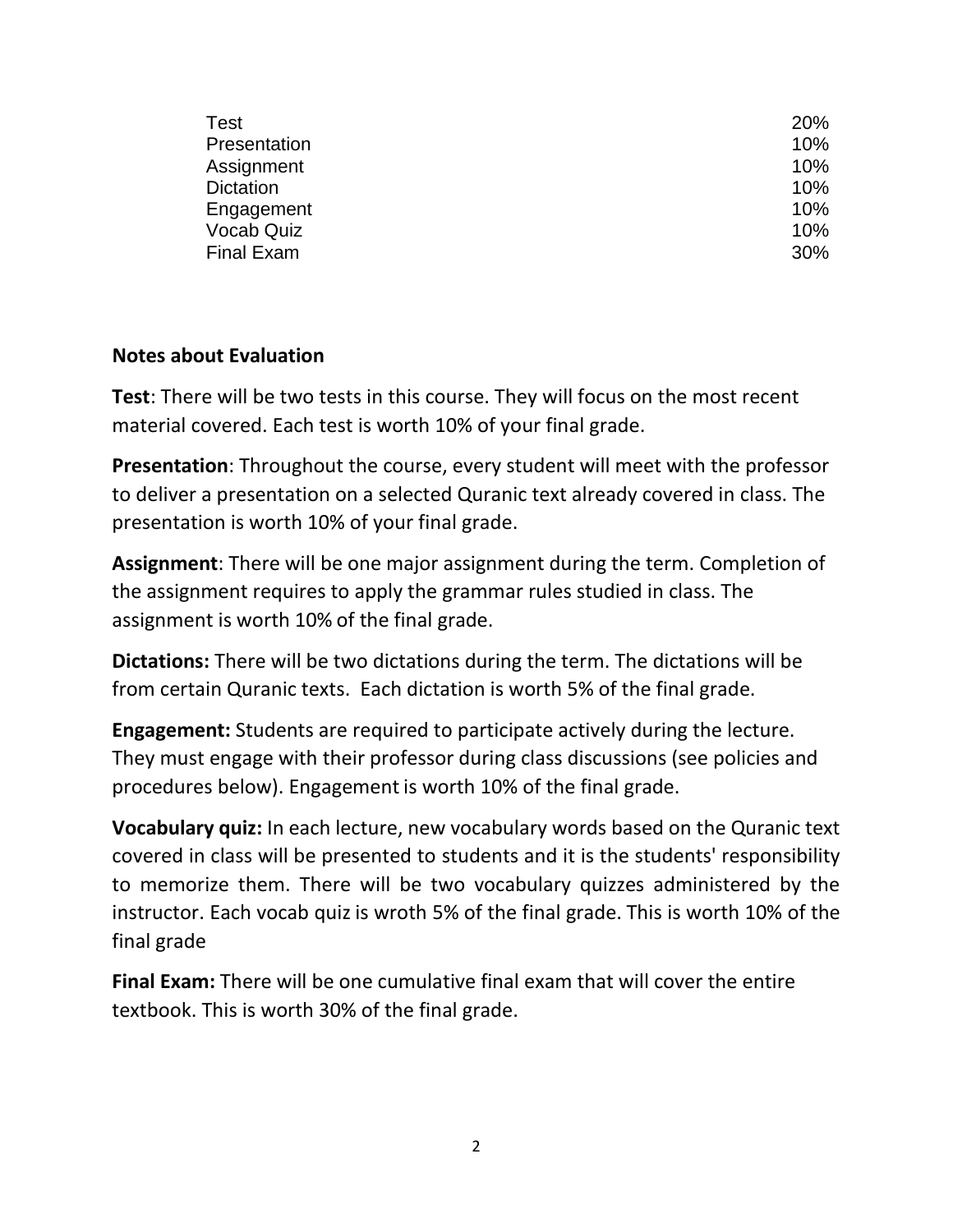# **Notes about the Course**

Please be aware of the following university regulation: Because attendance is so important in language courses, any student who, in the opinion of the course instructor, is absent too frequently from class, will be reported to the Dean (after due warning has been given). With the permission of the Dean, the student will be debarred from taking the regular examination in the course (Please read the following link carefully:

[http://www.westerncalendar.uwo.ca/PolicyPages.cfm?PolicyCategoryID=1&command=s](http://www.westerncalendar.uwo.ca/PolicyPages.cfm?PolicyCategoryID=1&command=showCategory&SelectedCalendar=Live&ArchiveID=) [howCategory&SelectedCalendar=Live&ArchiveID=](http://www.westerncalendar.uwo.ca/PolicyPages.cfm?PolicyCategoryID=1&command=showCategory&SelectedCalendar=Live&ArchiveID=)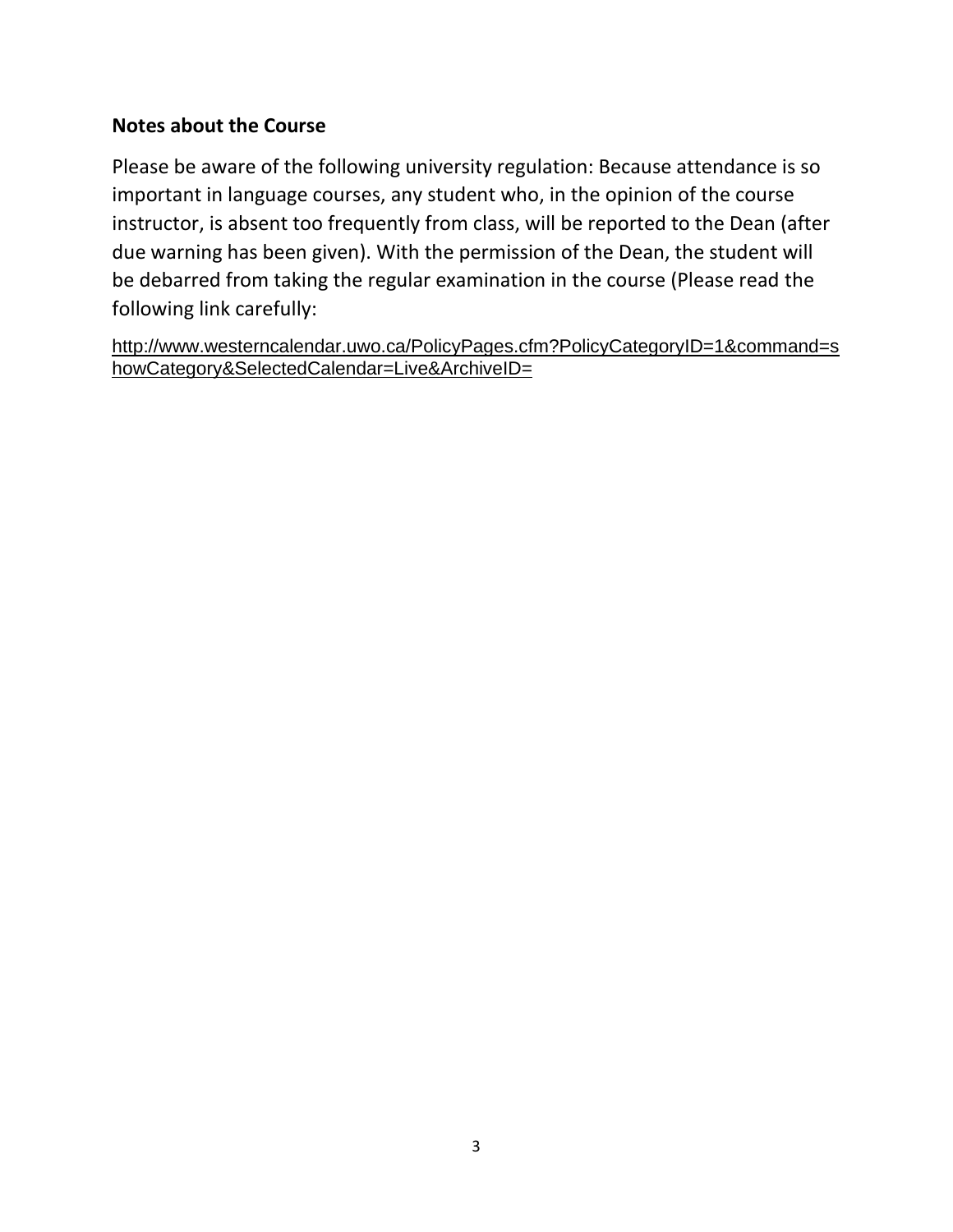# **Tentative Schedule**

| <b>Month</b>      | <b>Day</b>     | <b>Topic</b>                  | <b>Notes</b>         |
|-------------------|----------------|-------------------------------|----------------------|
| September<br>2021 | 9              | Introduction to the course    |                      |
|                   | 16             | Surah Al-Baqara, 255          |                      |
|                   | 23             | Surah Aal-Imran, 190 - 191    |                      |
|                   | 30             | Surat Ibrahim, 24 - 26        | Dictation#1          |
| October           | $\overline{7}$ | Surat Ash-Shu'ara, 224-227    | Vocab Quiz#1         |
|                   | 14             | Surat. Ar-Rum, 21 - 22        | Test #1              |
|                   | 21             | Surat As-Saaffat, 102 - 107   |                      |
|                   | 28             | Surat Az-Zumar, 53-56         | Dictation#2          |
|                   | $\overline{4}$ | <b>READING WEEK (NOV 1-7)</b> |                      |
| November          | 11             | Surat Fussilat, 30-32         | Vocab Quiz#2         |
|                   | 18             | Surat Aa-Hashr, 18 - 20       | Test#2               |
|                   | 25             | Surat An-Nazat, 37 - 41       | Assignment #1<br>due |
| December          | $\overline{2}$ | Review for the Final          |                      |